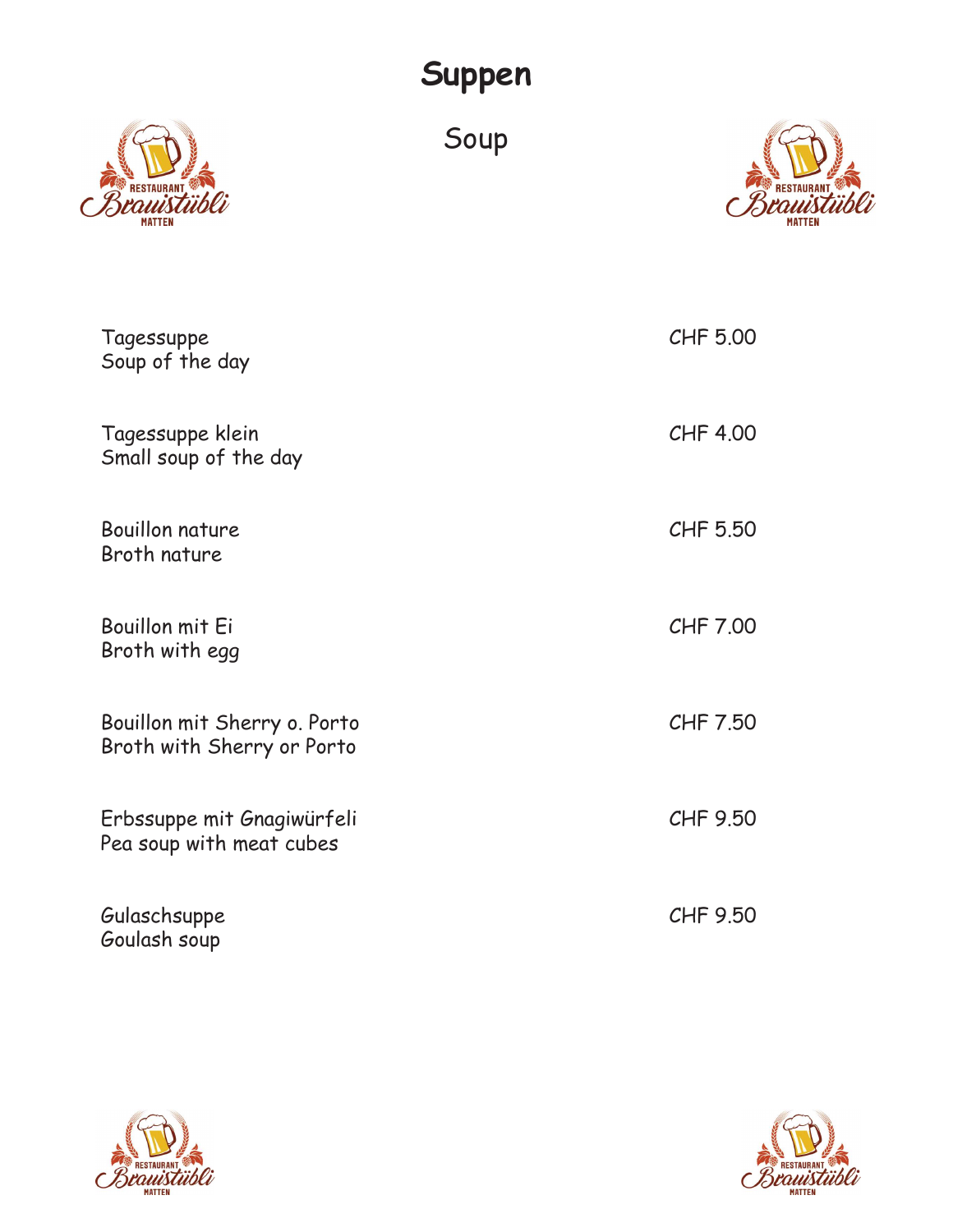# Kalte Speisen

Cold dishes



| Rohschinkenteller<br>Prosciutto plate                                                               | CHF 22.00 |
|-----------------------------------------------------------------------------------------------------|-----------|
| Bündnerteller<br>Dried beef plate                                                                   | CHF 24.00 |
| Rugenteller<br>Rugen plate                                                                          | CHF 24.00 |
| Diverse Sandwiches - Schinken, Käse, Thon, Salami<br>Various Sandwiches - ham, cheese, tuna, salami | CHF 6.50  |
| Sandwiches gemischt<br>Sandwiches mixed                                                             | CHF 7.50  |
| Portion Alpkäse<br>Portion of swiss alpine cheese                                                   | CHF 14.50 |

![](_page_1_Picture_4.jpeg)

![](_page_1_Picture_5.jpeg)

![](_page_1_Picture_6.jpeg)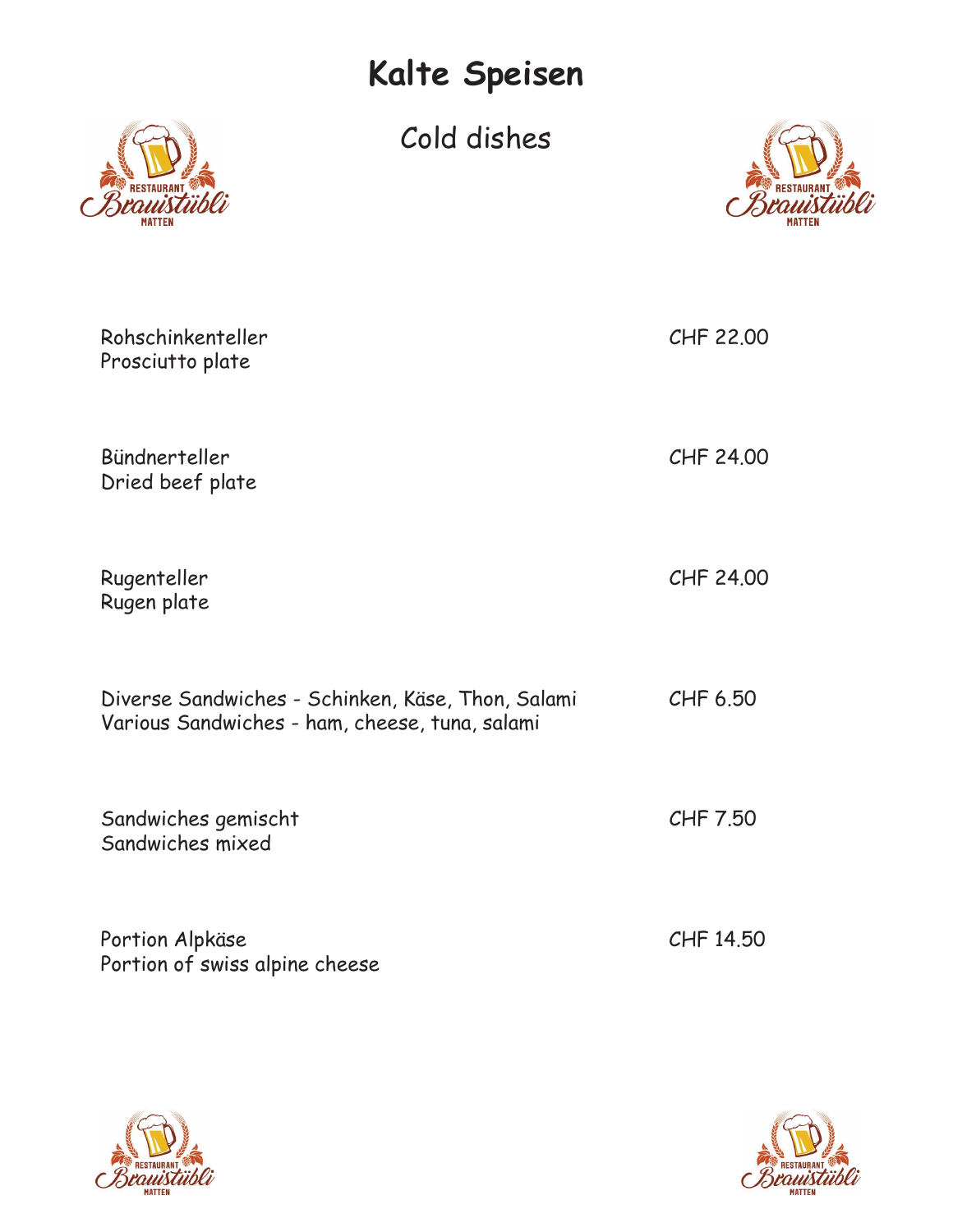## Verschiedene Salate

![](_page_2_Picture_1.jpeg)

Various Salads

![](_page_2_Picture_3.jpeg)

| Grüner Salat<br>Green salad                                    | CHF 7.50  |
|----------------------------------------------------------------|-----------|
| Gemischter Salat<br>Mixed salad                                | CHF 9.50  |
| Tomatensalat mit Mozzarella<br>Tomato salad with mozzarella    | CHF 9.50  |
| Salatteller<br>Salad plate                                     | CHF 15.50 |
| Wurstsalat garniert<br>Garnished sausage salad                 | CHF 16.50 |
| Wurst - Käsesalat garniert<br>Garnished sausage - cheese salad | CHF 17.50 |
| Käsesalat garniert<br>Garnished cheese salad                   | CHF 16.50 |
| Thonsalat<br>Tuna salad                                        | CHF 16.50 |

![](_page_2_Picture_5.jpeg)

![](_page_2_Picture_6.jpeg)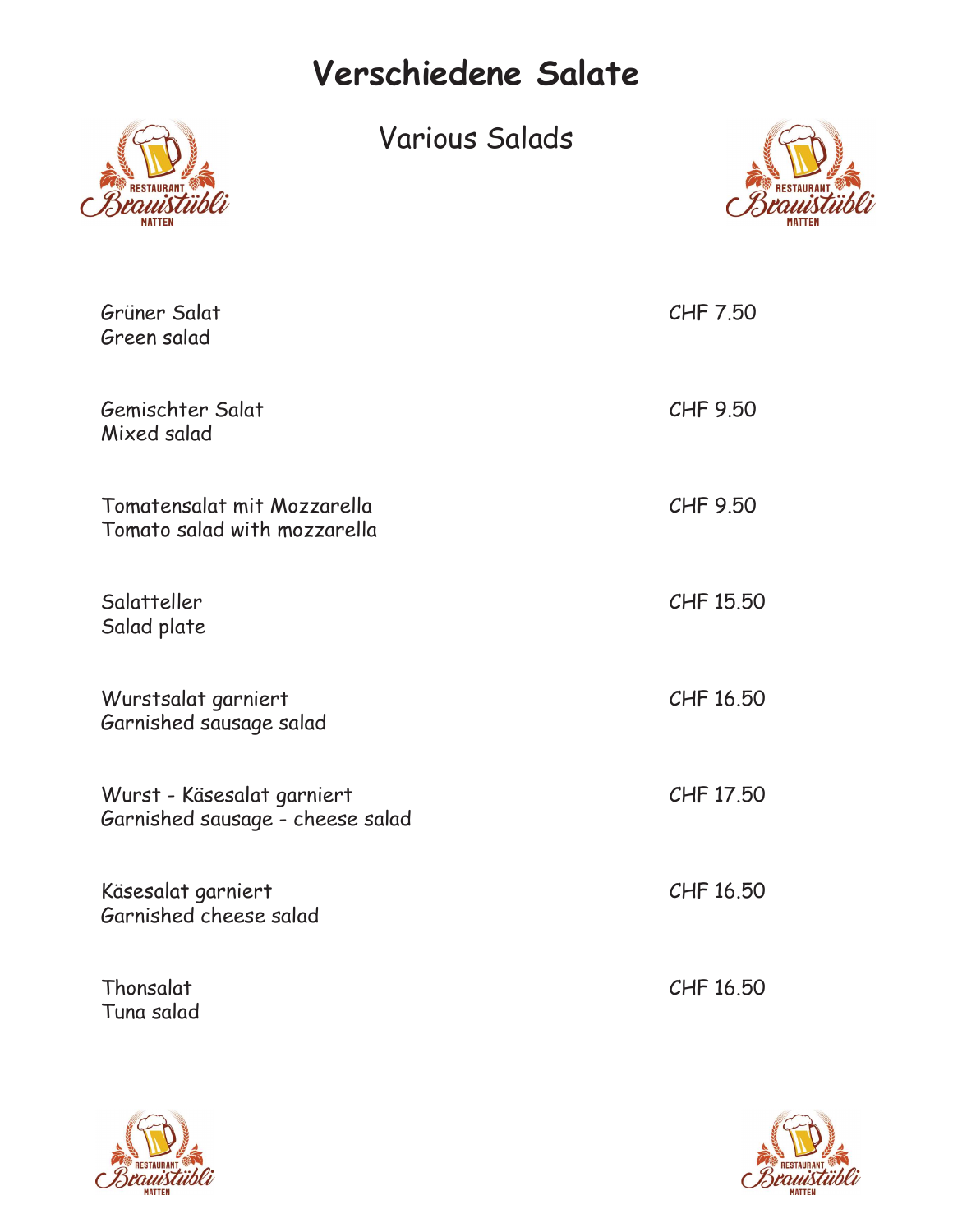## Warme Speisen

#### Warm dishes

![](_page_3_Picture_2.jpeg)

![](_page_3_Picture_3.jpeg)

| "Stübli-Käseschnitte" mit Schinken, Tomten, Zwiebeln,<br>Knoblauch und Spiegelei<br>"Stübli-Käseschnitte" melted cheese with ham, tomatoes,<br>onions, garlic and fried egg on bread | CHF 19.50 |
|--------------------------------------------------------------------------------------------------------------------------------------------------------------------------------------|-----------|
| Käseschnitte Nature<br>Melted chese on bread nature                                                                                                                                  | CHF 15.50 |
| Käseschnitte mit Schinken oder Ananas<br>Melted cheese with ham or pineapple on bread                                                                                                | CHF 16.50 |
| Käseschnitte mit Tomaten oder Ei<br>Melted cheese with tomatoes or fried egg on bread                                                                                                | CHF 17.50 |
| Haslitaler Käsefondue ab 2 Personen/pro Person<br>Haslitaler Cheesefondue for 2 Persons/price per person                                                                             | CHF 23.00 |
| <b>Portion Raclette</b><br>Portion melted cheese                                                                                                                                     | CHF 14.50 |
| Verschiedene Käse mit Gschwellti und Salat<br>Various cheeses with hot potatoes and salad                                                                                            | CHF 19.50 |
| Fischknusperli mit Tartarsauce garniert<br>Deep fried fish with tartar sauce garnished                                                                                               | CHF 19.50 |
| Schinken mit 2 Spiegeleiern<br>Hot ham with 2 fried eggs                                                                                                                             | CHF 14.50 |
| Kutteln und Gschwellti<br>Tripe stew and hot potatoes                                                                                                                                | CHF 15.50 |
|                                                                                                                                                                                      |           |

![](_page_3_Picture_5.jpeg)

![](_page_3_Picture_6.jpeg)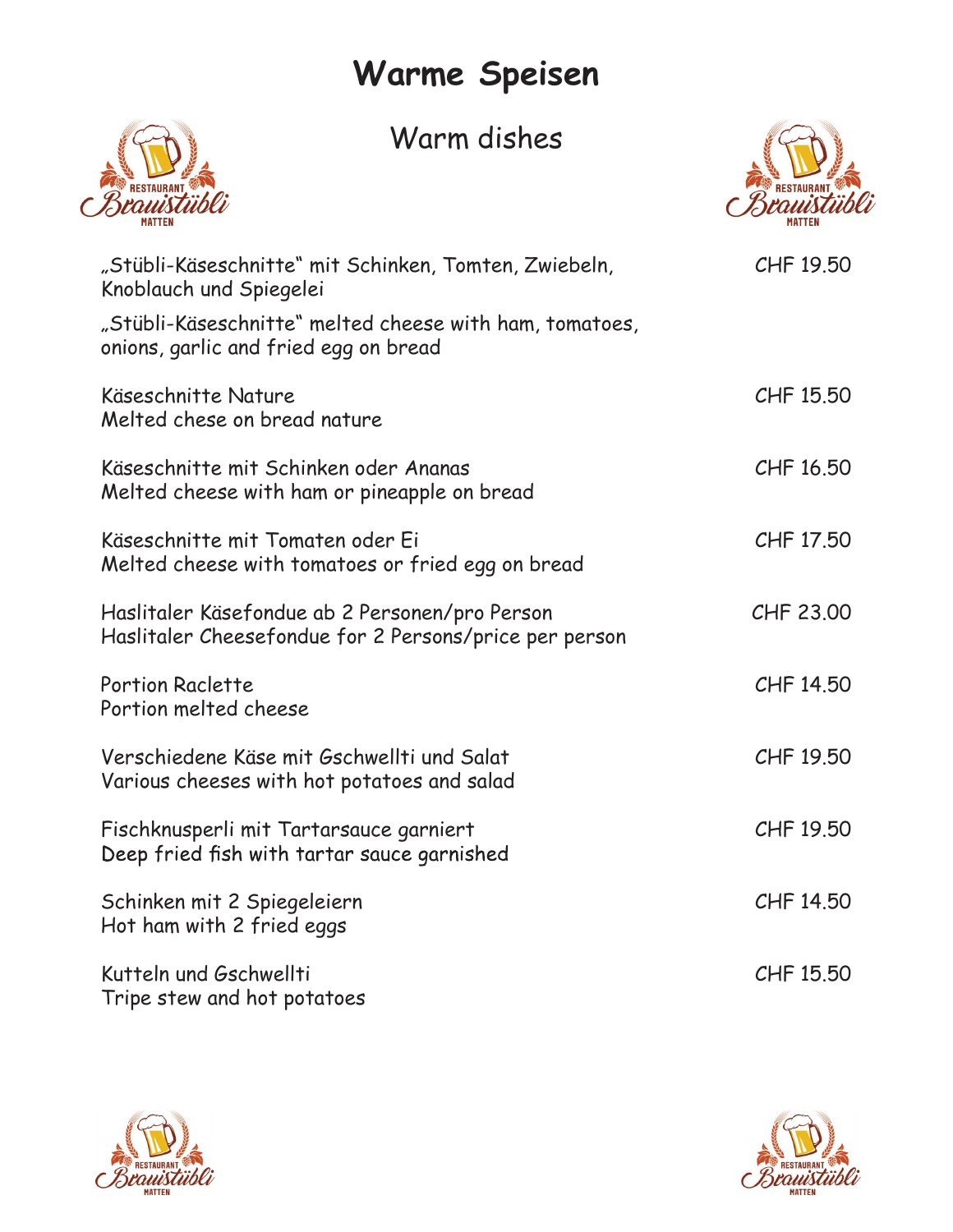## Warme Speisen

|                                                                              | Warm dishes                         |                                |           |
|------------------------------------------------------------------------------|-------------------------------------|--------------------------------|-----------|
| Schweinsrahmschnitzel<br>Pork escalope with cream sauce                      |                                     |                                | CHF 19.00 |
| Paniertes Schweinsschnitzel<br>Breaded pork escalope                         |                                     |                                | CHF 19.00 |
| Cordon Bleu<br>Cordon bleu                                                   |                                     |                                | CHF 27.00 |
| Kotelett mit Kräuterbutter<br>Pork chop with herb butter                     |                                     |                                | CHF 19.50 |
| Bratwurst mit Tartar sauce<br>Bratwurst with tartar sauce                    |                                     |                                | CHF 12.50 |
| Pouletgeschnetzeltes mit Champignonsauce<br>Chicken strips in mushroom sauce |                                     |                                | CHF 19.50 |
| Pferdesteak mit Knoblauchbutter<br>Horse steak with garlic butter            |                                     |                                | CHF 28.00 |
| Beilagen<br>Side dishes                                                      | Beilagen<br>Side dishes<br>CHF 4.50 | Portion<br>Portion<br>CHF 8.00 |           |
| Pommes Frites, Gschwellti, Teigwaren,                                        |                                     |                                |           |

| Beilagen    | Beilagen    | Portion  |
|-------------|-------------|----------|
| Side dishes | Side dishes | Portion  |
|             | CHF 4.50    | CHF 8.00 |

Pommes Frites, Gschwellti, Teigwaren, Rösti, Kroketten, neue fritierte Kartoffeln

French fries, potatoes, pasta, Hash browns, croquettes, country fries

![](_page_4_Picture_5.jpeg)

![](_page_4_Picture_6.jpeg)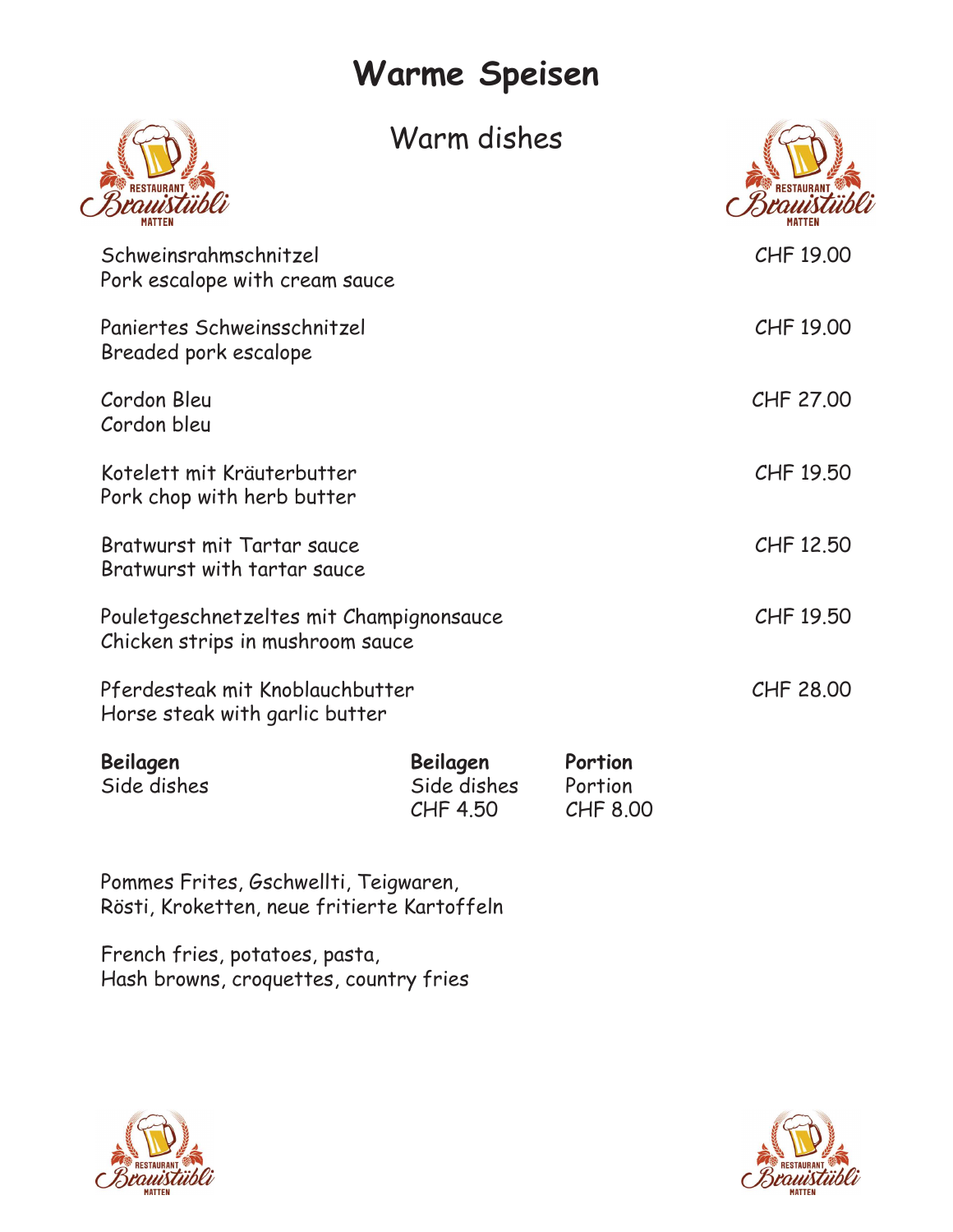## Warme Speisen

Warm dishes

![](_page_5_Picture_2.jpeg)

![](_page_5_Picture_3.jpeg)

| Schweinswürstli oder Rauchwurst mit Brot<br>Pork sausages or smoked sausage with bread                 | CHF 8.00  |
|--------------------------------------------------------------------------------------------------------|-----------|
| Pouletflügel mit Tartarsauce (pro Stück)<br>Chickenwings with tartar sauce (a piece)                   | CHF 2.50  |
| "Stübli Rösti" mit Tomaten, Landschinken, Zwiebeln<br>und Käse überbacken, mit Ei                      | CHF 19.50 |
| "Stübli hash browns" with tomatoes, country ham, onions<br>topped with melted cheese and one fried egg |           |
| Rösti nature<br>Hash browns nature                                                                     | CHF 15.50 |
| Rösti mit Ei<br>Hash browns with fried egg                                                             | CHF 17.50 |
| Rösti mit Schinken und überbacken mit Käse<br>Hash browns with ham and topped with melted cheese       | CHF 17.50 |
| Rösti mit Tomaten und überbacken mit Käse<br>Hash browns with tomatoes and topped with melted cheese   | CHF 17.50 |
| Rösti mit Ananas und überbacken mit Käse<br>Hash browns with pineapple and topped with melted cheese   | CHF 17.50 |

![](_page_5_Picture_5.jpeg)

![](_page_5_Picture_6.jpeg)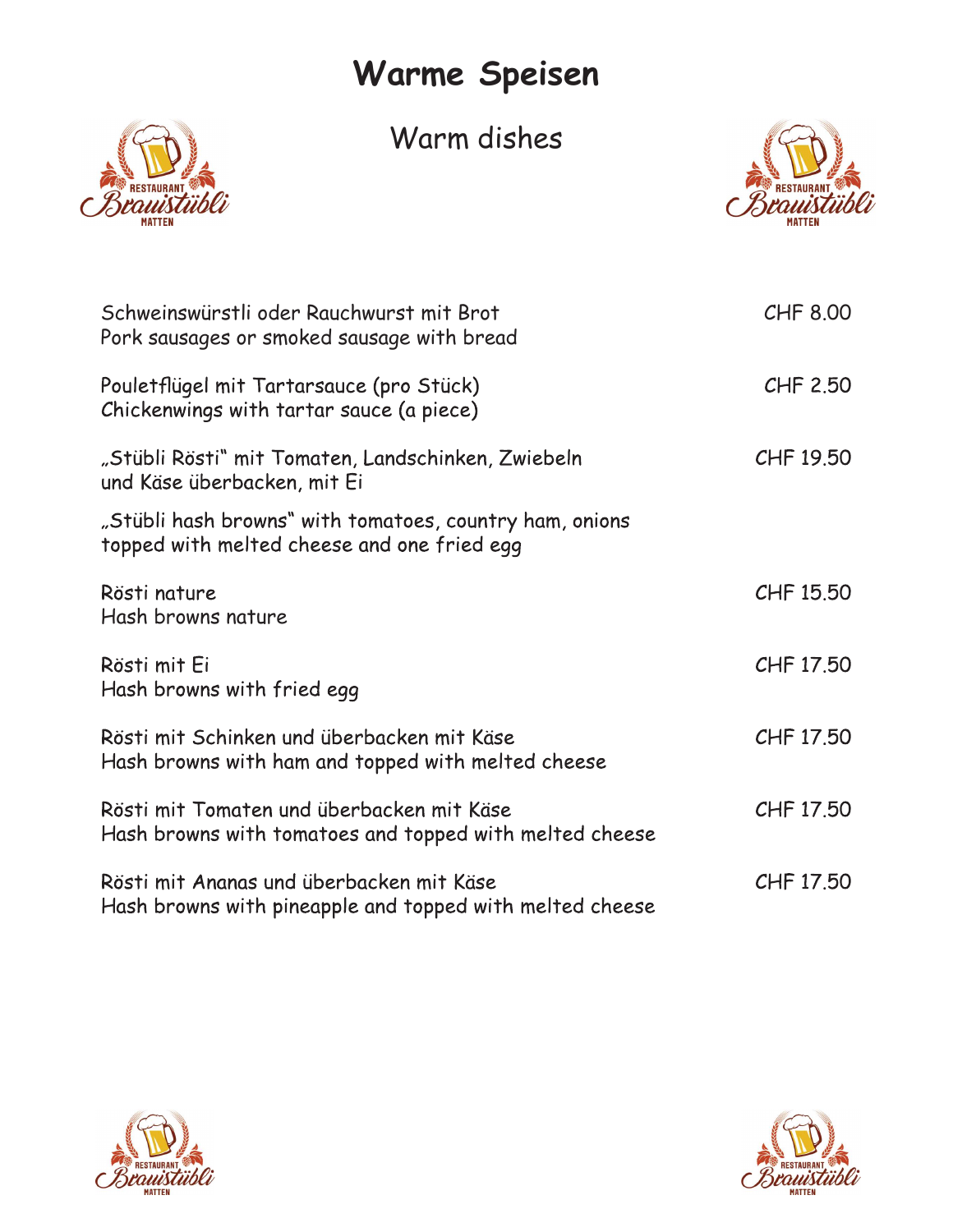## Spezialitäten

![](_page_6_Picture_2.jpeg)

![](_page_6_Picture_3.jpeg)

|                                                                                                         | Spezialitäten                                                                                 |           |
|---------------------------------------------------------------------------------------------------------|-----------------------------------------------------------------------------------------------|-----------|
|                                                                                                         | Specialities                                                                                  |           |
|                                                                                                         |                                                                                               |           |
| Haslitaler Schweinssteak 200 gr.<br>Haslitaler Porksteak 200gr.                                         | (Landrauchschinken und Ei) Beilage nach Wahl<br>(Countryham and egg) Side dish to your choice | CHF 29.50 |
| Älplermaccaroni Brauistübli mit Bratwurst<br>ab 2 Personen/pro Person<br>for 2 persons/price per person | Alpine Herdsman maccaroni Brauistübli with Bratwurst                                          | CHF 23.50 |
| Gegrillte Haxe<br>mit Honigsenfsauce und Tartarsauce<br>Barbecued Knuckle of pork with                  |                                                                                               | CHF 15.50 |

![](_page_6_Picture_5.jpeg)

honey-mustard-sauce and tartar sauce

![](_page_6_Picture_6.jpeg)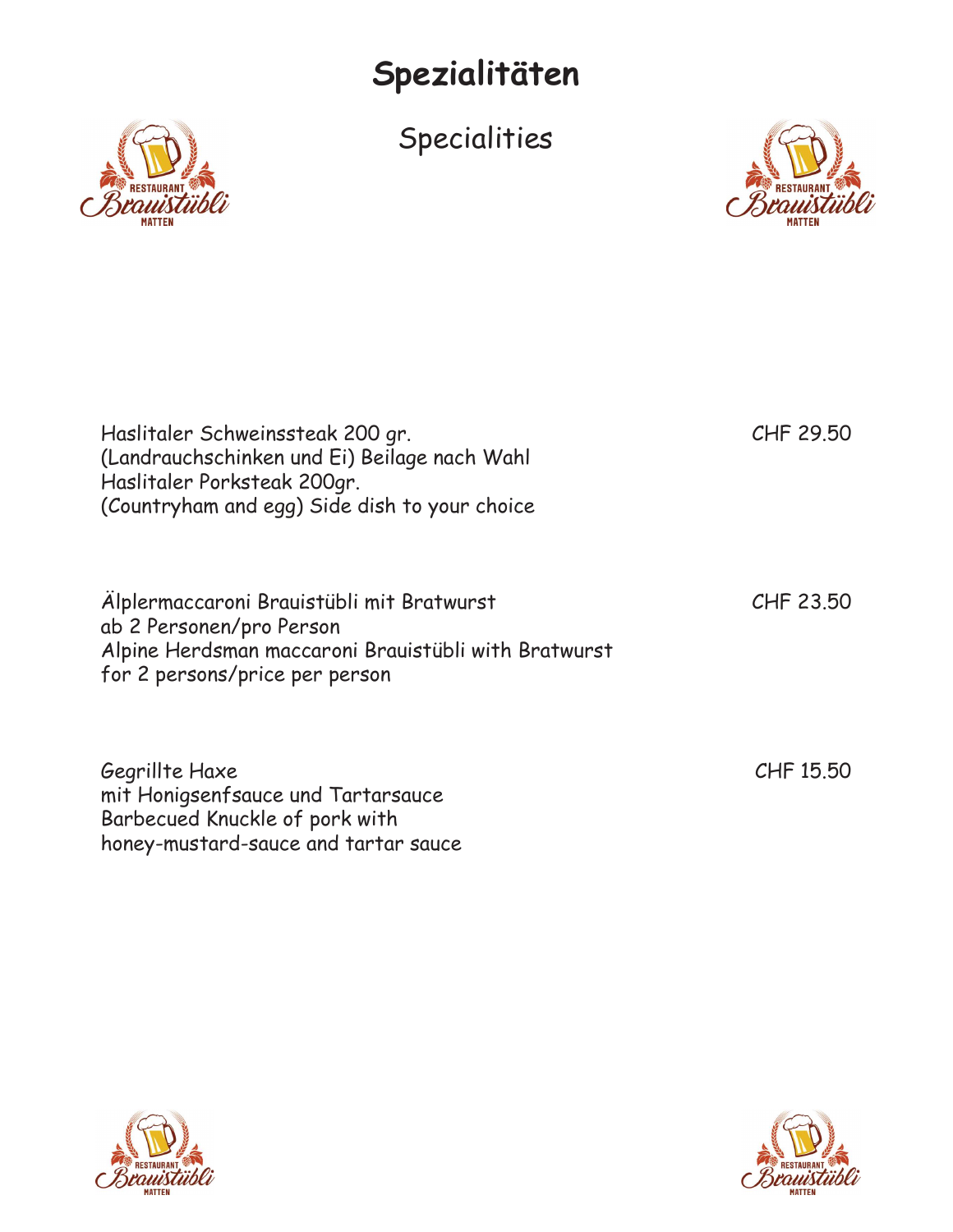## Fitnessteller

![](_page_7_Picture_1.jpeg)

![](_page_7_Picture_3.jpeg)

|                                   | Fitnessteller                                         |           |
|-----------------------------------|-------------------------------------------------------|-----------|
|                                   | Fitness plates                                        |           |
| Schweinsteak<br>Pork steak        |                                                       | CHF 24.00 |
| Schweinsschnitzel<br>Pork cutlet  |                                                       | CHF 22.00 |
| Kotelett<br>Pork chop             |                                                       | CHF 22.00 |
| Pferdesteak<br>Horse steak        |                                                       | CHF 28.00 |
| Fischknusperli<br>Deep fried fish |                                                       | CHF 21.00 |
| <b>Bratwurst</b><br>Bratwurst     |                                                       | CHF 17.00 |
| Pouletbrust<br>Chicken breast     |                                                       | CHF 21.00 |
|                                   | Alle Fitnessteller werden serviert mit Salatgarnitur, |           |

Alle Fitnessteller werden serviert mit Salatgarnitur, Tartarsauce, Kräuterbutter oder Knoblauchbutter

All fitness plates are served with garnished salad, tartar sauce, herb butter or garlic butter

![](_page_7_Picture_7.jpeg)

![](_page_7_Picture_8.jpeg)